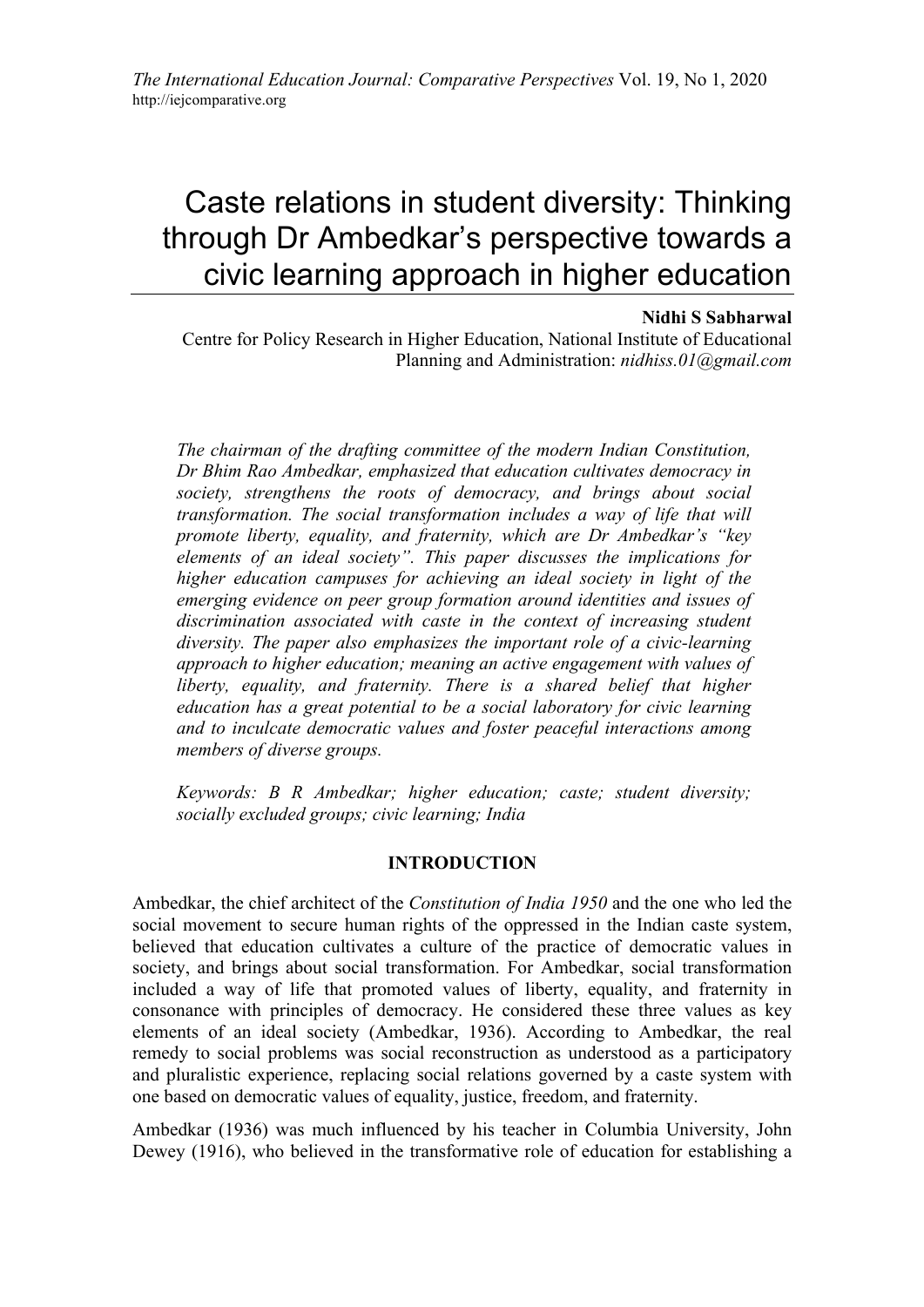democratic social consciousness. Thus, Ambedkar identified education as a key instrument of liberation from the oppressive structures of Hindu caste-patriarchy, as well as for the reconstruction of a new social order. This paper presents the relevance of the philosophical and educational views of Ambedkar in light of contemporary challenges related to caste being encountered in higher education institutions (HEIs).

It is argued that caste- and untouchability-based forms of practices and inter-relations on higher education (HE) campuses not only result in access inequalities to basic human and social rights but also causes prejudice, and a lack of fellow feeling and empathy amongst students from diverse social groups. This, in turn, raises barricades against the potential role of HEIs to function as a laboratory to nurture democratic skills for participating in a pluralistic socio-cultural society. In addition to preparing students to become effective workers, as is by and large the current focus of HE (Thorat, 2013), we believe that HE can increase its social relevance and its role in the creation of a democratic society if it also works to address the caste problem.

This paper will first discuss the educational views of Ambedkar on the influence of the caste system on inequalities in access to human rights and how it leads to an absence of a sense of fellow feeling based on humanity. By extension, such absence leads to a negative impact on social solidarity and democracy. The discussion will then present current empirical evidence on the persistent problems suffered by social groups who are historically positioned lower in the social order in the caste system and who attempt to access the HE system. The final section of the paper considers the possibilities of a civic-learning approach in HE from the perspective of Ambedkar in and for contemporary times.

# **UNDERSTANDING THE CASTE SYSTEM THROUGH AMBEDKARS' THEORETICAL LENS**

Ambedkar (1987a) viewed the caste system as a social system that was the source of mass-illiteracy and denied people the opportunity to protest if they suffered wrongdoing. Historically, the caste system divided people into groups, called "castes" in which the civil, cultural, educational and economic rights of each individual is predetermined or ascribed by birth and made hereditary. The assignment and entitlement of rights among castes were unequal and assigned in a hierarchal manner – the rights reduced the lower in the hierarchy, resulting in social exclusion and the denial of equal access to rights and entitlements (Thorat & Newman, 2010).

Ambedkar located the problems of the lower castes in the historical denial of basic human rights, including civil, cultural, religious, educational, and economic rights; the denial being rooted in the oppressive social order and in the social code being practised against the lower castes, with prescribed penalties (social and economic ostracization) for breach of the codes in order to preserve the social order. The caste system, as an institution, creates prejudices which made members of the society observe the distinctions of high and low/clean and unclean. Ambedkar believed that the hardships and disabilities inflicted on the lower castes by the social system were so rampant and effective that it was as if they were being imposed by the law of the State.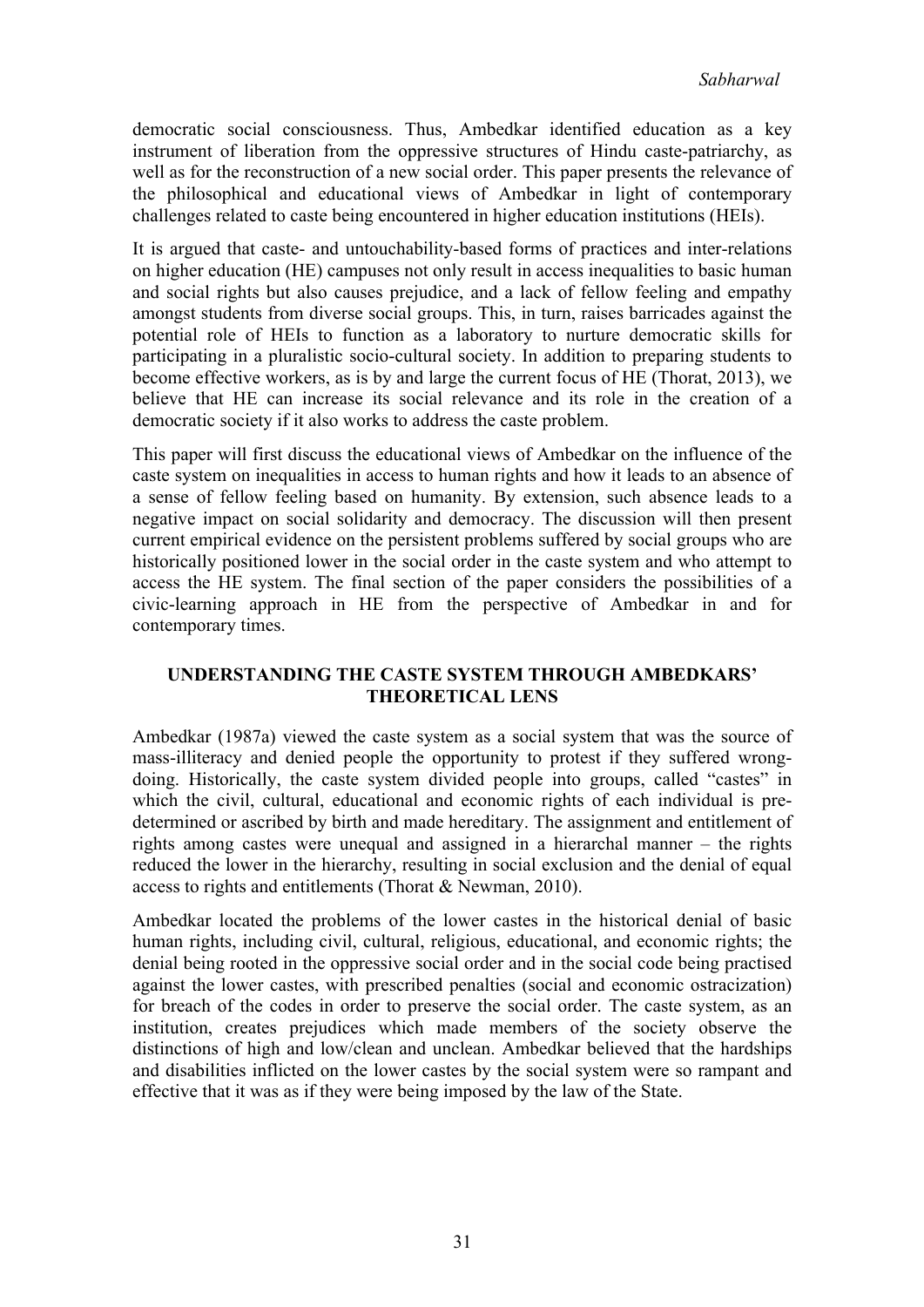### *Caste relations in student diversity*

Above all, Ambedkar believed that the denial of rights to education to the lower castes and untouchables, "was the most cruel wrong" (1987a, p. 126). In his essay on Philosophy of Hinduism (Ambedkar, 1987b), he asked:

But why make one person depend upon another in the matter of his vital needs? Education everyone must have. (p. 69)

Ambedkar (1936) also believed that the denial of educational rights resulted in the lack of consciousness that one was suffering injustice:

The result of the denial of educational rights is that no one is conscious that low condition is grounds for grievance; the consciousness is that no one is responsible for the condition; the group reconcile to eternal servitude and accept it as inescapable fate. They could not think out or know the way to their salvation. They were condemned to be lowly and not knowing the way of escape and not having the means of escape, they became reconciled to eternal servitude, which they accepted as their inescapable fate. (p. 63)

The group that was most wronged, and on whom the entire burden of the caste system fell, were the scheduled castes (formerly called "untouchables") who were placed at the bottom of the caste system. Untouchables suffered from a final handicap, that of "untouchability", in the graded assignments of rights in the caste system, making them even distinct among the "lower castes". Ambedkar noted that untouchability is not merely considered in the literal sense of the term, where pollution takes place by touch, but also has a notional sense of impurity justified by the religious system of belief. The notional form of untouchability involved forced non-association and, in turn, lack of participation in various spheres of society, culture, and economy (Thorat & Sabharwal, 2015).

Ambedkar (1936) argued, in his essay on the annihilation of caste, that:

Not only the untouchability arrested the growth of personality of untouchables but also comes in the way of their 'material well-being'. It deprived them of certain civil rights. The untouchable is not even a citizen. Citizenship is a bundle of rights such as personal liberty, personal security, right to hold private property, equality before law, liberty of conscience, freedom of opinion, and speech, right of assembly, right of representation in country's government, and right to hold office under the state. The untouchability of untouchables puts these rights far beyond their reach. (p. 256)

# **Equal rights, legal safeguards and affirmative action**

Ambedkar (1948) insisted foremost on access to equal rights as a necessary institutional condition for control over economic and productive resources. He argued that not providing access to equal citizenship rights was a denial of citizenship rights, and is rooted in the denial of basic human rights essential for the growth of human beings. He viewed access to equal rights as citizenship rights and bestowing political and educational privilege on the untouchables was a way to social equality. Ambedkar incorporated "equality before law" (GOI, 1950) as a constitutional provision overturning the customary rules of the caste system.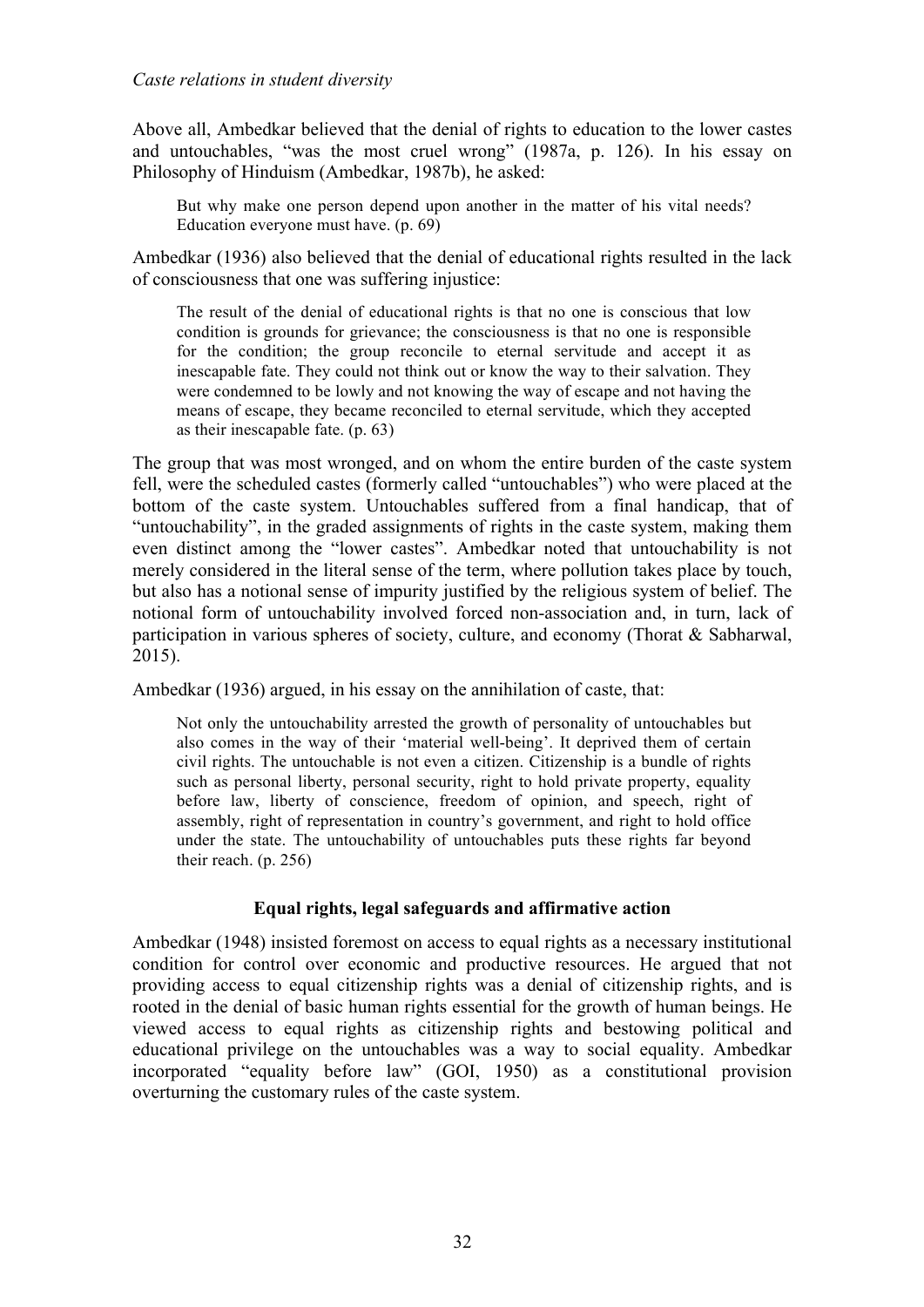Ambedkar advocated for a general framework which involved the acceptance of the principles of non-discrimination, legal abolition of untouchability (GOI, 1955), and enactment of legal measures to prevent violence and caste-based atrocities (GOI, 1989).

Importantly, Ambedkar ensured the recognition of the problem, particularly recognition of the educational and economic 'backwardness' of the low castes. In view of the historical exclusion and isolation of the lower castes, Ambedkar advocated for the nation-state to become responsible for the protection of the interests of the 'scheduled castes' (SCs), ensure their fair access to economic and social spheres, and take measures to uplift them through affirmative action policies and pro-active measures to ensure their due share in nations' growth and development.

As a result, the government of India, based on various constitutional provisions employed legal safeguards against untouchability-based discrimination and caste-based atrocities. In addition, the government has initiated affirmative action measures in the form of a reservation policy in the legislature, public employment, higher education and other government spheres, like public housing, to improve the economic and educational status of the untouchable castes. Affirmative action policies have also been developed for other lower castes and groups; that is the scheduled tribes (STs) and the other backward classes (OBCs), which have suffered exclusion in one form or the other. The OBCs are *shudras* or the lower castes, but not untouchables in the caste system. The STs include ethnic and indigenous groups that have suffered from physical and social isolation.

# **Annihilation of caste, nurturing fraternity and the role of education**

Ambedkar emphasized that political power gained through representation in the legislature cannot be a panacea for all the ills inflicted on the lower castes and untouchables. Political power must be rooted in the form of society free from rigid social barriers and founded on democratic attitudes of mind. Ambedkar stressed that democratic attitudes involved individuals treating each other as equals, being prepared to provide the same liberty claimed for oneself to others, and developing a fellow feeling for one another as the pre-requisites of a democratic society and for sustaining equality, liberty, and collective social life.

On 25 November 1949, in an Assembly debate, Ambedkar said:

We must make our political democracy a social democracy as well. Political democracy cannot last unless there lies at the base of it social democracy. What does social democracy mean? It means a way of life which recognizes liberty, equality and fraternity as the principles of life. These principles of liberty, equality and fraternity are not to be treated as separate items in a trinity. They form a union of trinity in the sense that to divorce one from the other is to defeat the very purpose of democracy. Without equality, liberty would produce the supremacy of the few over the many. Equality without liberty would kill individual initiative. Without fraternity, liberty and equality could not become a natural course of things. It would require a constable to enforce them. (p. 64)

He appealed for a new social order based on the ideals of liberty, equality, and fraternity, and incorporated these values in the constitution of a free India. Ambedkar (1936) called for the annihilation of caste because he viewed it as a great hindrance to both economic reform and social solidarity. He asserted that caste was not based on the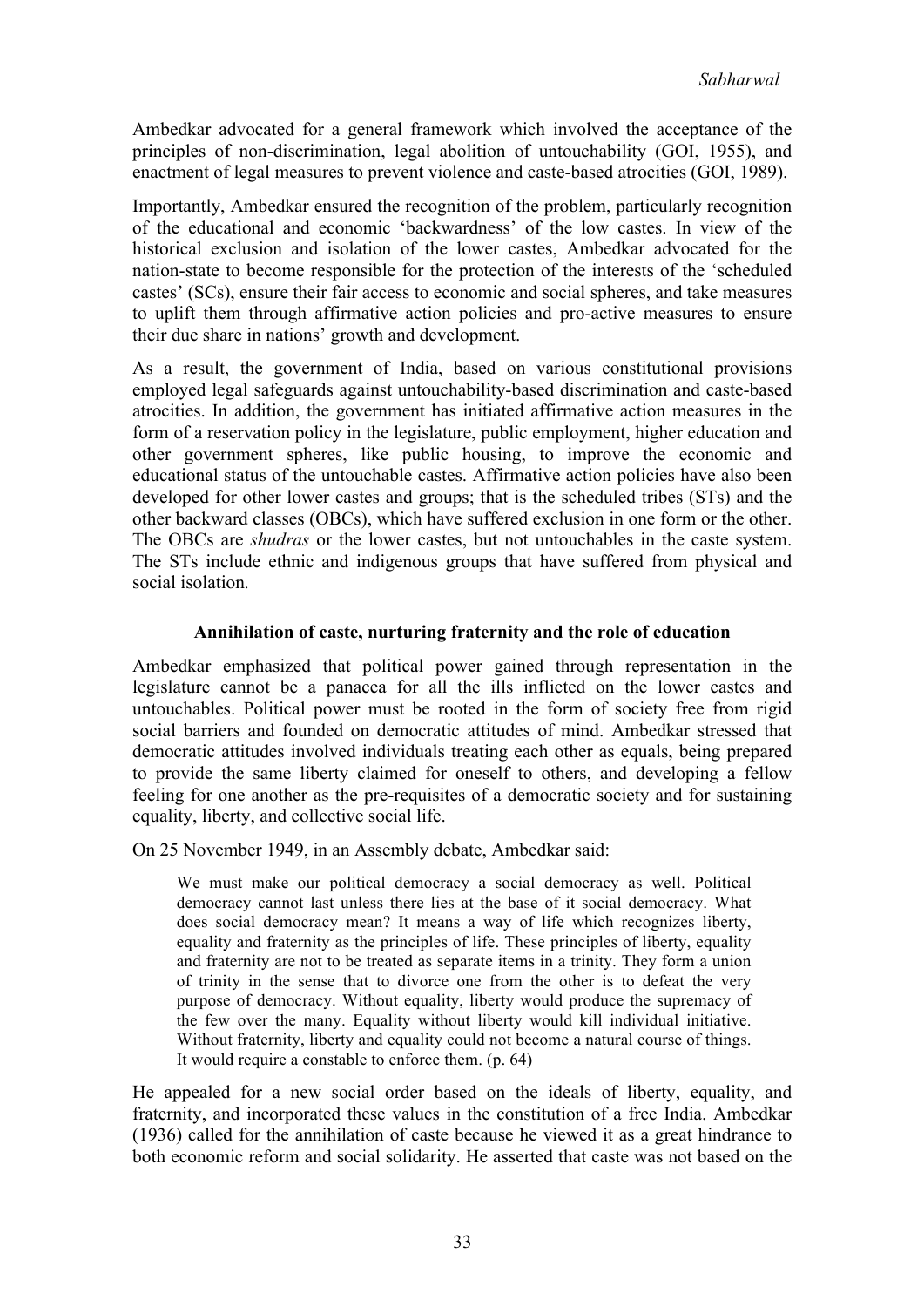## *Caste relations in student diversity*

division of labour but was a division of labourers. Ambedkar (1987c) observed that one of the unique features of the caste system was the spirit of isolation and exclusiveness. Isolation and exclusiveness make the caste group anti-social and inimical towards one another. It is the spirit of isolation and exclusiveness which brings about an anti-social spirit and, in turn, is the worst feature of the caste system.

For creation of a unified proletariat, he argued, it was important for mental attitudes and feelings towards fellow workers to be based on foundations of equality, fraternity, and, above all, justice. Along with inter-caste marriages, Ambedkar saw education as one of the means for building up and re-constructing the society based on reasoning, as opposed to anti-democratic traditions of the caste system.

Fraternity, or fellow feeling, was particularly a value that Ambedkar drew on and considered the moral responsibility of education in nurturing it. In the context of India, he defined fraternity as a sense of common 'brotherhood' of all Indians – of Indians being one people. It was essentially an attitude of respect and reverence towards fellow citizens. He considered fraternity to be the principle which gave unity and solidarity to social life; in other words, for the *social endosmosis* necessary for the creation of a democratic form of society. For Ambedkar, democracy was not merely a form of government, it was also primarily a mode of associated living and conjoint communicated experience (1952a). Ambedkar viewed fraternity as another name for democracy, where many interests could be consciously communicated and shared. He prioritised the value of developing a fellow feeling, or feeling of common humanity, amongst those who constitute the nation-state for the unification and protection of common citizenry, their social elevation and establishment of social democracy.

It was education that Ambedkar considered as an instrument for developing fraternity among caste groups in India. He saw education as the weapon of social change. He recognized education as the mechanism through which democratic attitudes could be transmitted and nurtured in people. Ambedkar was of the view that education would help people work out their own political destiny, pruning the useless and preserving the useful in their societies. Drawing from his teacher, John Dewey, Ambedkar (1936) observed, for instance, that:

Every society gets encumbered with what is trivial, with dead wood from the past, and with what is positively perverse. As a society becomes more enlightened, it realizes that it is responsible not to conserve and transmit the whole of its existing achievements, but only such as it makes for a better future society. (p. 79)

Ambedkar emphasized that education is an instrument that cultivates democracy in the society by providing skills for associated living, secular ethical thinking, and enhancing capabilities to engage in a democratic way of life. Along with political independence, Ambedkar urgently called for the reform of the social order because not to do so, he cautioned, would result in persistence of social problems associated with the caste system in varying forms across diverse spheres of the society in India.

In light of the widely recognized transformative role of HE to train young people in democratic values (UNESCO, 1998), the objective of the rest of this paper is to present the problems currently faced by the socially excluded groups, such as the SCs, OBCs and the STs in HEIs in India and how HE is dealing with the tensions caused by an increase in student diversity. The response of HE to the identified problems will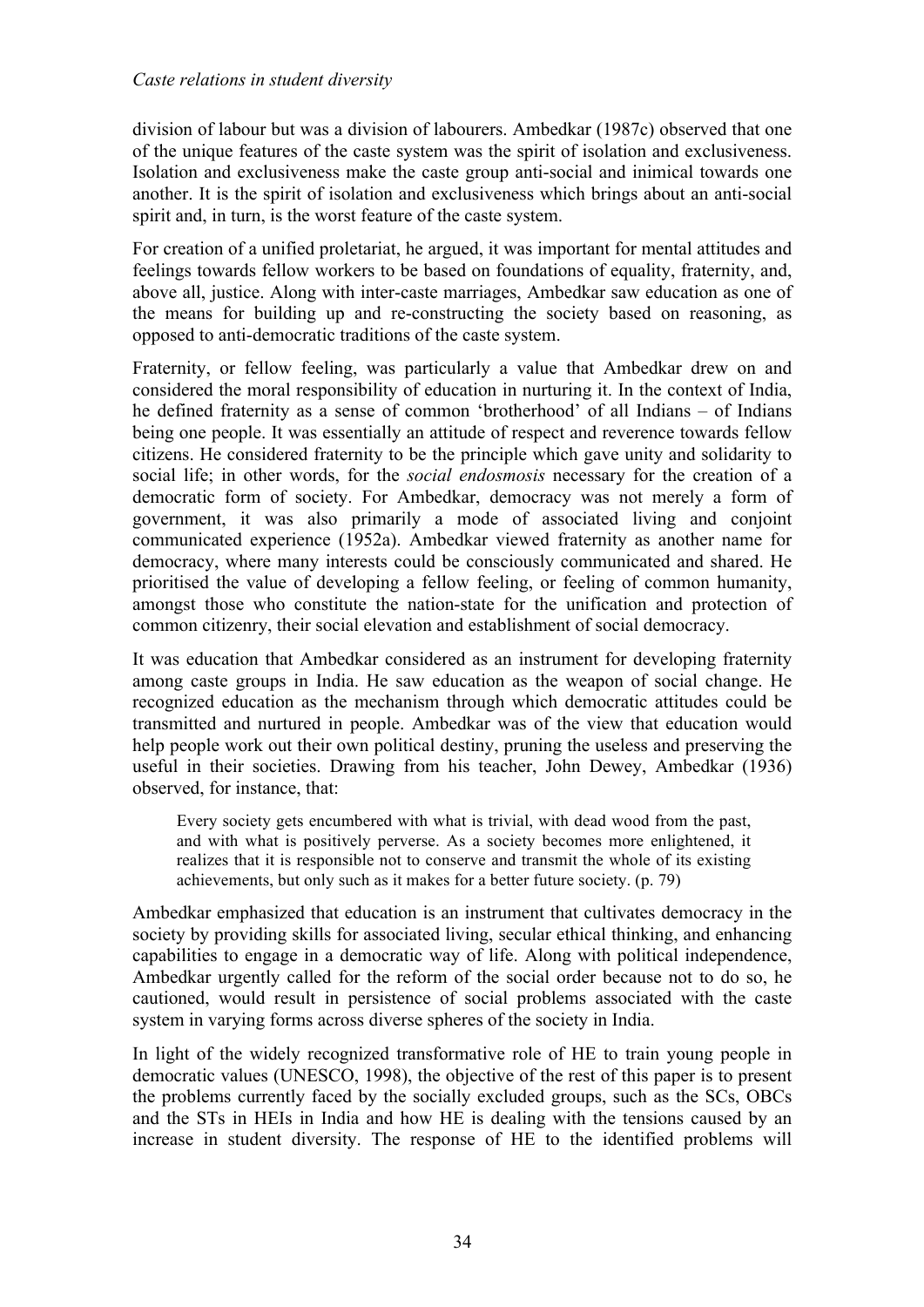influence its potential to re-build Indian society based on the principles of equality, liberty and fraternity that Ambedkar emphasized.

## **METHODOLOGY**

The empirical findings described in this paper draw from research on social inequalities in HE by Sabharwal and Malish (2016), which employed a mixed methods approach to gain a holistic understanding of the HE experiences of students and faculty members from socially excluded groups in India. The study employed a HE multi-institutional case study approach of 12 HEIs across six states: Bihar, Delhi, Karnataka, Kerala, Maharashtra and Uttar Pradesh, located in the eastern, western, southern and northern parts of India – that is, situated across different spatial zones.

A pragmatic triangulation, mixed-methods research design (Creswell & Clark, 2007) was used, in which quantitative and qualitative data were collected and combined to arrive at the research findings. Quantitative data was collected to reveal the differences between experiences of diverse groups of students, while qualitative data helped to reveal the drivers of social exclusion and processes involved in causality. Quantitative data was collected through a detailed questionnaire-based survey of 3,200 students selected from the 2<sup>nd</sup> year of undergraduate and post-graduate courses. Qualitative data was collected from 70 focus group discussions with students and 50 solicited diaries from students, and 200 in-depth interviews with teachers, administrators, and decision makers in the case-study HE institutions.

### **PROBLEMS IDENTIFIED BY STUDENTS**

In India, along with rising social demand for education, increasing school participation rates and expanding educational supply options, a range of affirmative action measures have contributed towards improving social diversity in student composition (Varghese, Sabharwal, & Malish, 2018). Measures such as the reservation policy, scholarships, and relaxation in admission requirements have resulted in HEIs in India expanding their access to students who have traditionally been under-represented in HE, such as the SCs, STs, and the OBCs. In addition, there are clear state directives (related to regulations against discrimination) to HEIs for institutionalizing protection of students from discrimination (UGC, 2012).

Student composition has moved from being homogenous - largely composed of upper caste – urban male – to a more diverse student group belonging to rural background and socially excluded groups, and to women (Sabharwal & Malish, 2016). In 2016, the student social composition in HE in India comprised 6% STs, 15% SCs, 42% OBCs, and 38% higher castes (NSSO, 2014). In other words, traditionally disadvantaged social groups comprise the single largest group, making up more than 60% of total enrolments.

While more students from traditionally socially excluded background are going to HEIs, a CPRHE study (Sabharwal & Malish, 2016) shows that exclusionary practices prevalent in the society (see also, Borooah, Sabharwal, Diwakar, Mishra., & Naik. 2015; Thorat & Newman, 2010) are reproduced and reflected on HE campuses. The evidence indicates caste to be a source of separation in teacher-student relationships and peer-to-peer interactions. Experiences with caste-based patterns in teaching-learning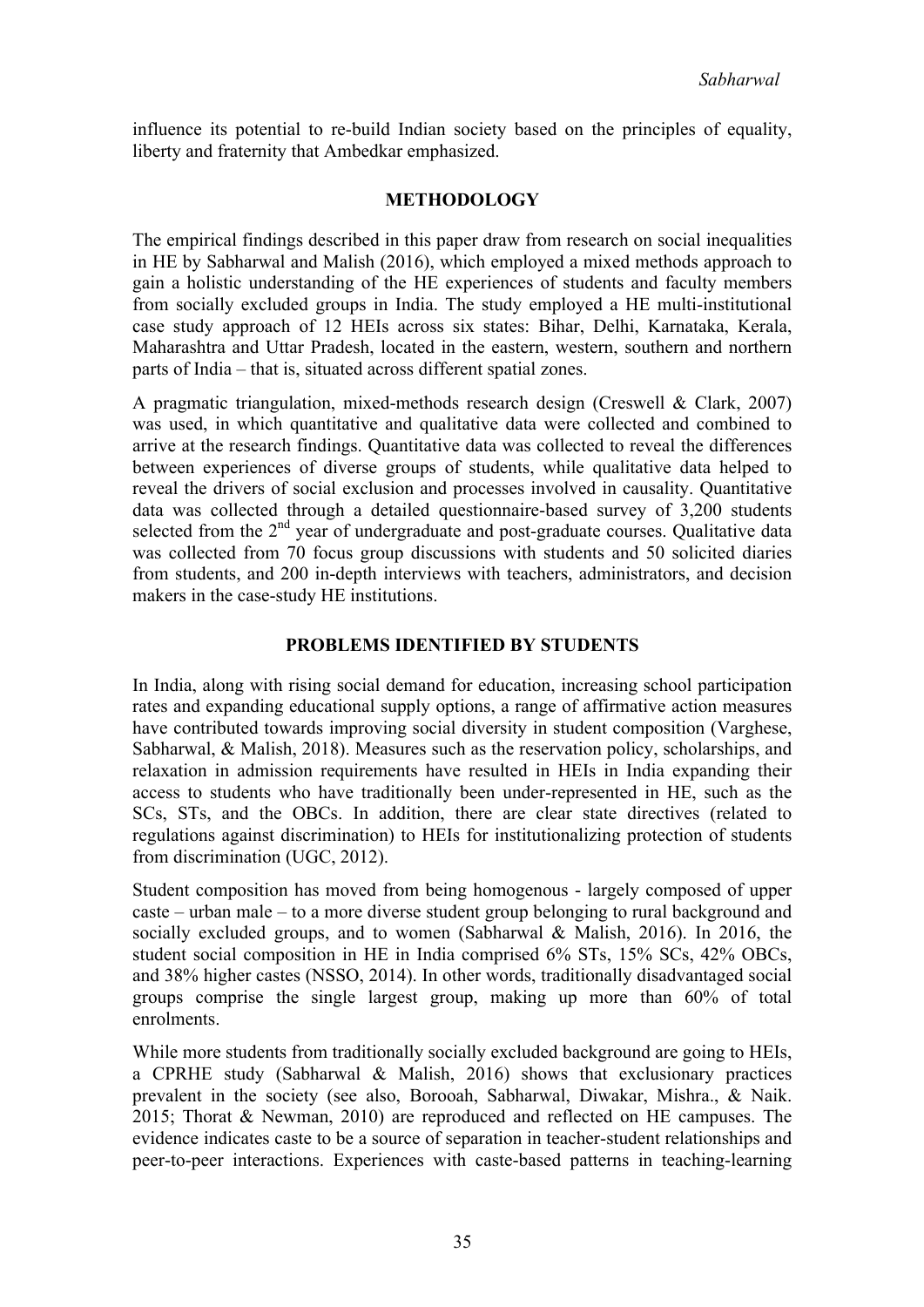relations and division in peer groups based on caste identities result not only in marginalization of students from the socially excluded groups on HE campuses, but also in the preservation of separate class-consciousness amongst diverse groups.

## **Caste-based patterns of teaching-learning relationships**

Empirical evidence generated through focus group discussions and the student survey showed that students from the disadvantaged social groups expressed a strong feeling that they did not receive adequate academic support and were ignored in classroom transactions. While physical segregation in terms of classroom seating was no longer in practice, caste-based segregation reflected through the amount of attention, support, and guidance received from teachers was prevalent. For example, the correlation analysis of the survey question: "I receive adequate academic support compared to rest of the students", showed that students from the SC group felt that they did not (Pearson  $r=$  -0.37, p=0.05), while higher caste students felt that they received academic support, (Pearson r=.062, p=0.01). Likewise, while students from the SC group indicated their teachers did not encourage students to respect different beliefs (Pearson r= - 0.45,  $p=0.05$ ), higher caste students indicated the opposite (Pearson  $r=0.65$ ,  $p=0.01$ ).

The focus group discussions revealed that students from the SC and ST group felt ignored in two aspects. First, they felt the curriculum did not have an adequate representation of experiences and symbols of subaltern groups and was overrepresented with examples of the life, world, and cultural practices of dominant social groups. Second, they felt that classroom transactions were dominated by the socially excluded groups being portrayed in a deficit way, resulting in a feeling of being marginalized. On the feeling of being marginalized in the classrooms, one student in the group discussion noted, "many times during teaching if teachers are using examples from Hindu scriptures/texts then they accept the responses from higher castes students. They don't consider our responses or argument because they think we don't have knowledge of Hindu rituals."

Positive correlation coefficients for both SC and ST students (for SC group, Pearson  $r =$ 0.042, p=0.05; for ST group, Pearson  $r = 0.051$ , p=0.01) also indicate that they felt teachers from their own background gave them more attention than other teachers. Interviewed faculty members who belonged to the SCs and STs acknowledged that they encouraged students to meet them to discuss their personal issues. However, it is to be noted that a significant majority of teachers of case study institutions were from the upper castes (Sabharwal, Henderson, & Joseph, 2020). In addition to caste-based patterns of teaching-learning relations, the beliefs of most faculty members were rooted in the ideology of merit, and considered that an increase in student diversity as a result of the reservation-based policy (and not merit) was causing a decline in the overall "quality" of HE. This attitude left students from the socially excluded groups less integrated into the teaching-learning process, and left them with a feeling of not being welcomed by their teachers or their institutions.

# **Campus culture embedded in caste norms**

Outside classrooms, the nature of campus culture was found to be deeply embedded in caste-based stereotypes and beliefs, which shaped the attitudes and behaviours of faculty members, administrators and peers, influencing their interactions with the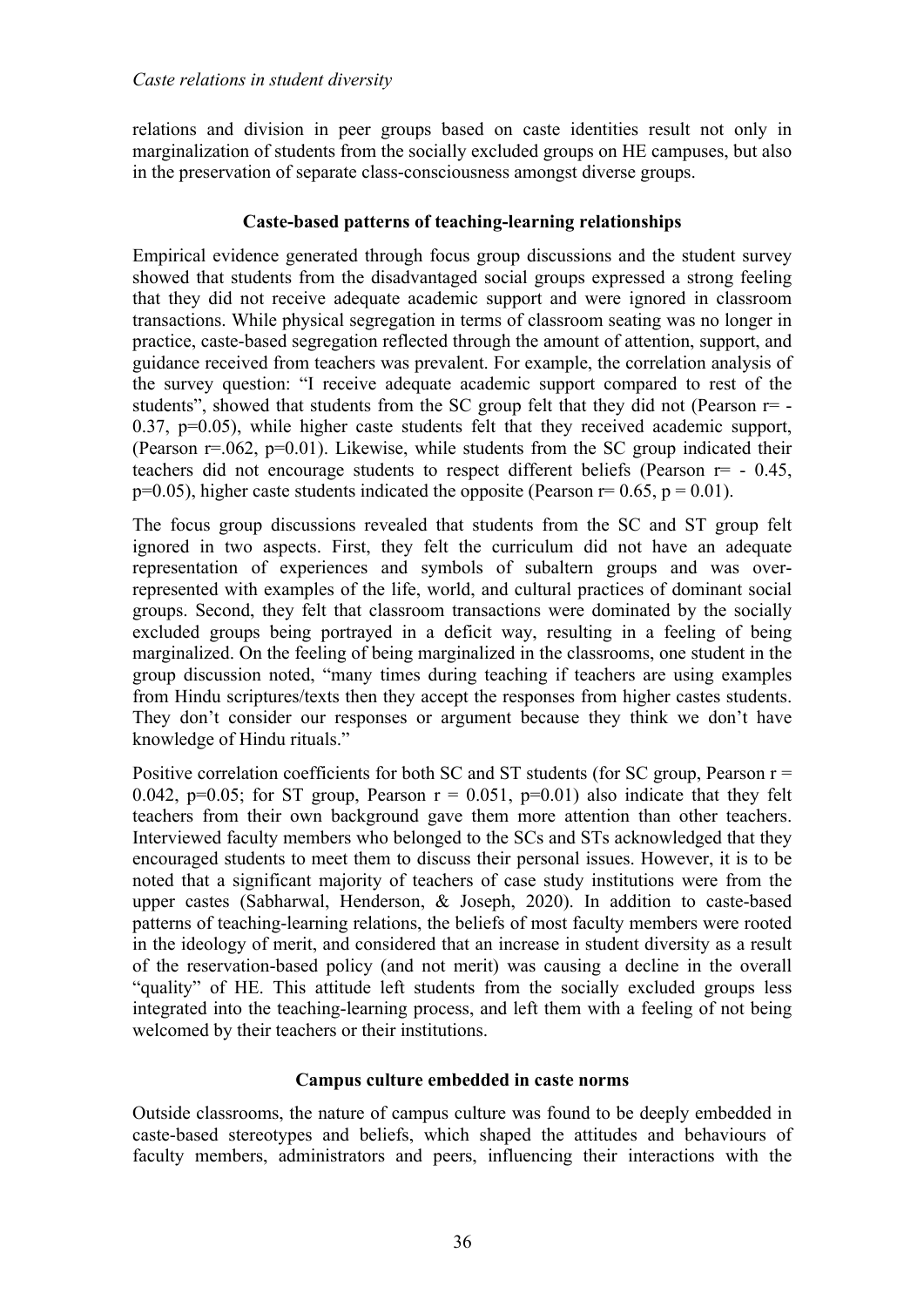students from the socially excluded groups. Similar to the beliefs of the faculty members, dominant beliefs of the upper caste peers of the socially excluded groups (SC/ST/OBC) were negative towards the reservation policy and its social justice justification. In addition to hostility towards reservation-based provisions, extracurricular activities, in which students from disadvantaged social groups participated, faced stigmatization. As a result, social divisions in friendship, lack of inter-group formations for activities on campuses, and the absence of informal interactions with teachers were not uncommon.

For example, students across campuses formed their friendship groups (friends with whom they interact with most often) largely based on their caste, ethnicity, and regional backgrounds. Peer groups were influenced by the position of peers in the caste hierarchy with higher castes mostly interacting with each other and not with the students from other social groups. Only 9% of the higher caste students reported that their best friend was from the SC group. The data suggest that SCs also mostly form their friendship groups within their own caste (37%) or with the OBCs (22%); interestingly, the identity-based peer-group formation among the SCs was found to be a consequence of fear of discrimination and exclusionary behaviour from others and acted as a supportive mechanism against a non-inclusive institutional environment. In the case of higher caste students, this was due to same group preference, helping to maintain groups exclusivity, which was considered as a virtue.

Importantly, the student union, which is an important social space outside the classroom, experienced caste-related fissures. Such unions, in our sample of HEIs were either not allowed to be formed by the administrators with a restriction on student election, or, where they existed, student elections were contested on the basis of caste. This represents an extreme form of peer-group formation based on group identity with serious negative implications on capacities to develop civic-mindedness, leadership skills, facilitation of access to resources offered by the institutions, and the creation of a sense of belonging.

Challenges faced by students from the socially excluded groups were accentuated by unsupportive administrative structures and weak implementation of institutional mechanisms, such as the equal opportunity cells, which are meant to support and protect their interest. Ineffective implementation of such administrative mechanisms and lack of inter-group interactions resulted in students from the socially excluded groups being less likely to participate in orientation programmes and engage in extra-curricular activities, clubs, and societies, thus furthering their marginalization and resulting in their poor performance.

Implications of caste-based discriminatory practices on HE campuses are a systemic denial of equal academic and social learning opportunities and rights to democratic participation of disadvantaged groups in campus life. Prejudiced attitudes and peer groups formed on the basis of identities are indications of separate class consciousness and an absence of fellow feeling which, in turn, is a barrier to achieving the *social endosmosis* required for solidarity*,* including broader goals of social transformation through HE.

The potential of the civic learning approach in HE will be discussed next, taking into account Ambedkar's argument that the role of education should be to foster democratic attitudes and a change to the social system.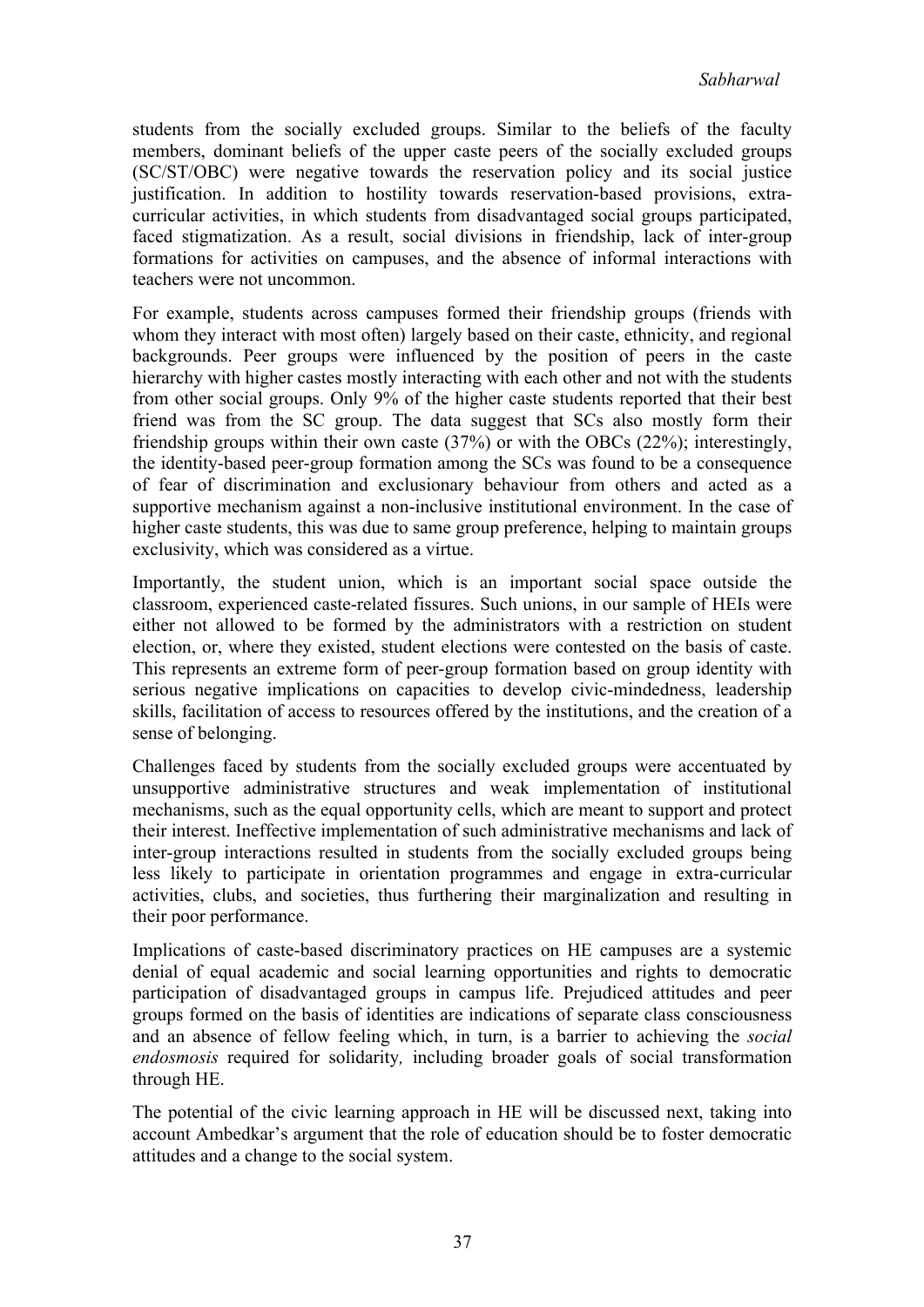# **A CIVIC LEARNING APPROACH IN HE**

The above analysis suggests that community-determined values, often contradictory to democratic norms, influence behaviour and actions of groups on HE campuses. Group disparities, exclusionary tendencies, and group divide across caste identities are a consequence of behaviour based on customary values that are largely shaped through informal learning and socialization in the family and society. These behaviours are contrary to the democratic values that Ambedkar prioritized. Against the background of pieces of evidences of prejudice and exclusion, this section turns to a construction of the civic learning approach in HE.

In addition to formation of human capital and developing productive workers, it is now increasingly recognized that HE has the potential to cultivate democratic norms of behaviour and develop a sense of civic identity (Rubin, Hayes, & Benson, 2009). Late adolescence and early adulthood, that is, the college-age of students, are unique times when the nature of experiences affects the emerging sense of identity and when personal and social identity is formed (Hurtado, Milem, Clayton-Pedersen, & Allen, 1999). Colleges can be spaces that support young adults through this identity development stage.

Research literature suggests that HE, through civic learning, can develop citizens that have the capacity to live and act in a diverse socio-cultural world (Hurtado, 2003). Civic learning equips students with the competencies to consider each other as equals and respectful of diverse view-points; it equip students with the means to solve conflicts and differences of opinion in a non-violent manner (Thorat & Sabharwal, 2013). Education for civic learning and democratic engagement has received positive policy attention in the US (The National Task Force on Civic Learning and Democratic Engagement, 2011) and Europe (Hoskins, Villalba, & Saisana, 2012; Kerr, Sturman, Schulz, & Burge, 2011).

The civic-learning approach in HE involves teaching the values of liberty, equality, fraternity, and social justice by making them part of the curriculum and developing pedagogical approaches to teach such values. Foundation courses, which include lessons on issues of social group identity and justice, make students aware about the problems of society, such as the nature of discrimination involved in caste, ethnicity, and religion. Such courses are ways of enhancing students' civic capabilities. Content that explores the dynamics of privileges and disadvantages by using examples that incorporate subaltern epistemologies, experiences of the marginalized, and perspectives of a wide range of groups from a variety of cultures in the mainstream academic knowledge is considered important to sensitize students to the problems of the metanarratives that dominate the curriculum and to challenge it (Banks, 1996; Bowman, 2010; Chang, 2002).

Ambedkar firmly believed in the power of knowledge in shaping the thinking of students, and their subsequent actions. On 24 December 1952, while addressing the annual gathering of the students of the Rajaram College, Kolhapur, Ambedkar said: "Knowledge is the foundation of a man's life and every effort must be made to maintain the intellectual stamina of a student and arouse his intellect". He advised students to develop their thinking power and make use of the knowledge they had gained (Ambedkar, 1952b, p. 487). Building the knowledge-base of students with the curriculum content imbued with the rights-based approach and social justice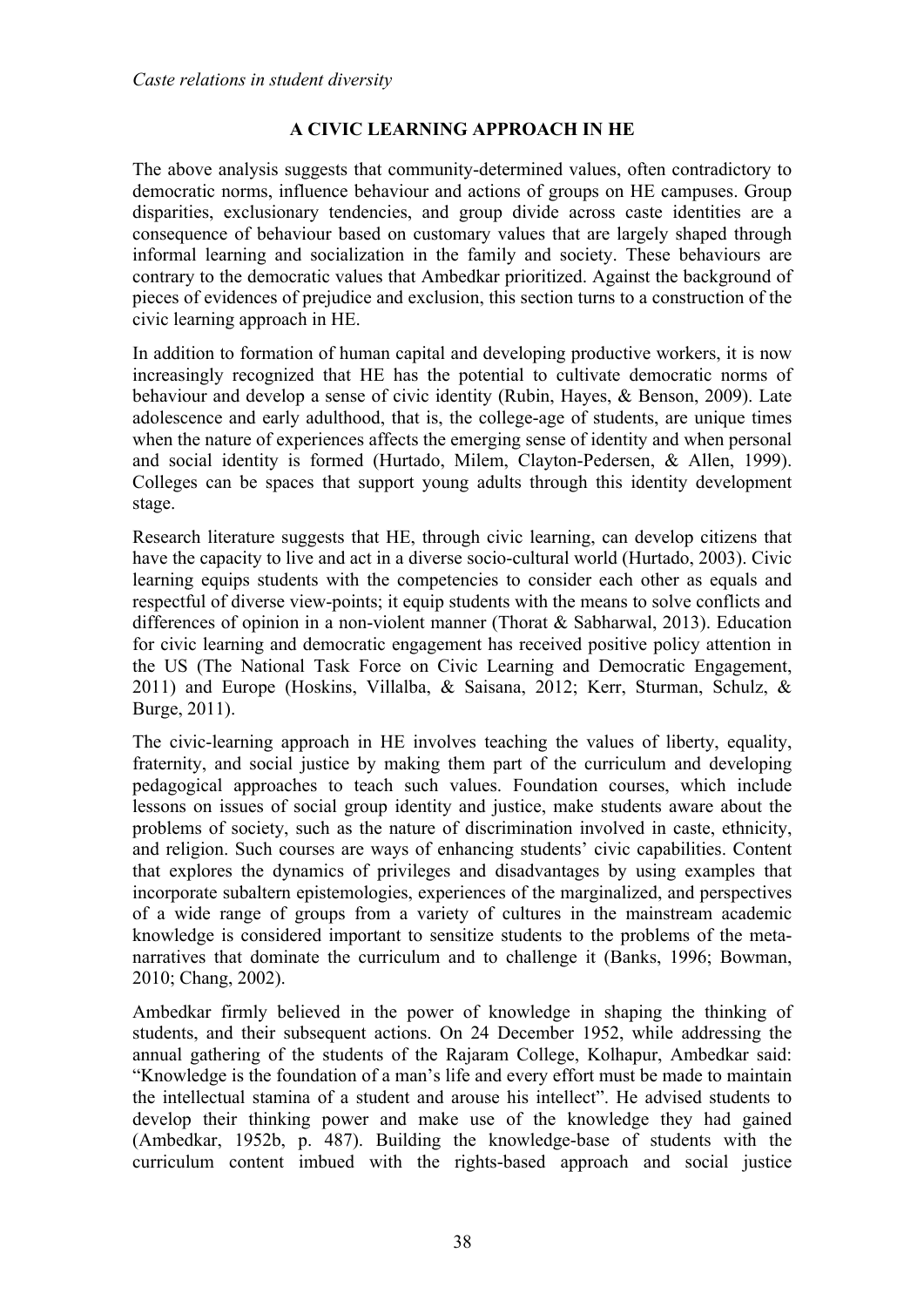perspectives is the first step to enhancing the capacities to follow and base their action on democratic values.

Simultaneously, pedagogical methods which create conditions for positive inter-group interactions, promote multi-cultural (caste) friendships, and increase communication among diverse groups of students are equally important to improving democratic skills of engagement. Mixed-peer groups for academic tasks, intergroup dialogues and community-based learning that motivate students for collective action to solve public problems are pedagogical practices that have been documented to have a positive impact on civic learning (Antonio, 2001; Gurin et al., 2002; Pike & Kuh, 2006). In 1953, as a way to strengthen university-community partnerships, Ambedkar suggested a community-based activity which involved students interacting and educating the masses to act on the basis of rational thinking, and developing dispositions conducive of social connectedness. Ambedkar said, in May 1953, "The time has come when small groups of students must go to the masses and teach them to lead a rational life". (Ambedkar, 1953, p. 494).

By creating a civic learning environment, colleges can help students acquire knowledge, abilities, skills, and habits of mind that foster multicultural competencies for working and interacting with people who represent diverse cultures and perspectives, and participating in citizen actions that bridge the gap between the ideals in the constitution and lived realities. Importantly, the purpose of cultivating such democratic values is to promote equitable, non-discriminatory and just HE campuses. In the context of evolving social milieu on HE campuses and for civic learning to be an integral part of HE, education for civic learning will need to move from the margins and constitute the core of the curriculum and teaching. At present, existing programmes, such as the National Service Scheme, courses on human rights and gender, are fragmented and implemented selectively (Thorat, 2013).

# **CONCLUDING REMARKS**

This paper explored Ambedkar's educational and philosophical perspective on the traditional caste system and the potential role of education in rebuilding the social order to achieve a way of life which recognizes liberty, equality, and fraternity as the principles of life. Empirical evidence discussed in this paper show that HEIs, which are expected to play a transformative social role, resist changing themselves. Study findings showed that the intellectual structures and practices of institutions were rooted in the traditional caste system and values of meritocracy, which lead to social separation on HE campuses.

There is currently a greater diversity in student composition on HE campuses, which is the result of economic and political developments. However, what is missing is educational efforts to construct diversity in a positive way that reflects democratic inclusion and participation, in which the plurality of differences is not only tolerated but appreciated and valued. The paper proposed re-constructing existing learning approaches from the perspective of Ambedkar to respond to the needs of diversity and participation in the pluralistic democracy. The civic learning approach provides possibilities and hopes to constructively address and critically reflect on diverse experiences in increasingly socially heterogeneous HE campuses.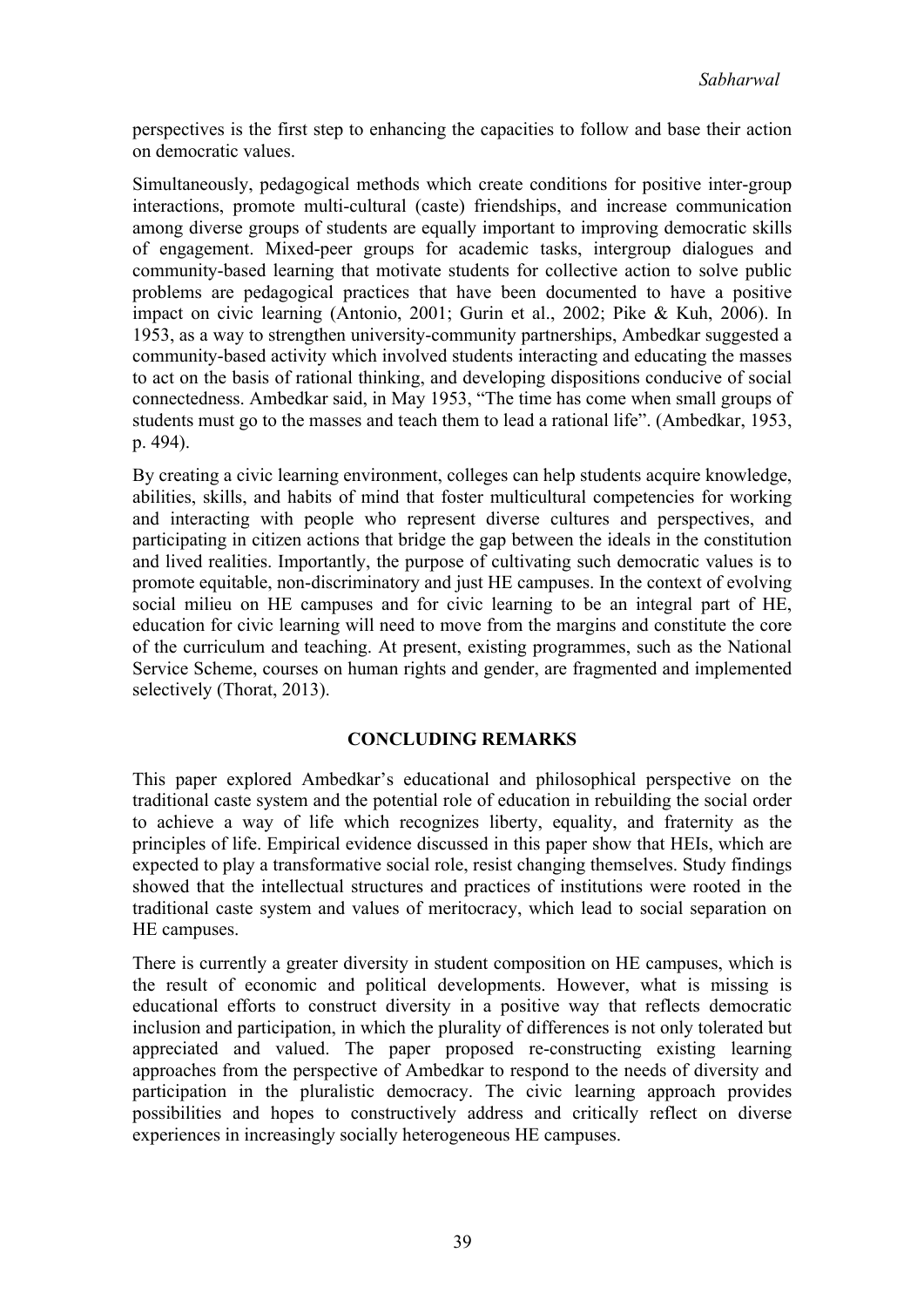A glimmer of hope on the expectation from education to respond to challenges of our times is reflected in the current draft of the new education policy in India (MHRD, 2019). While it does not directly address the issue of caste experience in connection with HE, it considers prejudice and bias based on gender and social status as a potential axis of exclusion, and calls for training teachers and sensitizing learners on notions of respect and dignity for all. This educational approach symbolizes an intention of movement towards democratic inclusion in education and connects to Ambedkar's idea of an active struggle against an oppressive social order and inclusive participation of disadvantaged groups in all areas of social life.

#### **REFERENCES**

- Ambedkar, B. R. (1949). *Constituent Assembly Debates on November 17, 1949*. Accessed at a set of  $\alpha$  at a set of  $\alpha$  at a set of  $\alpha$  at a set of  $\alpha$  at a set of  $\alpha$  at a set of  $\alpha$  at a set of  $\alpha$  at a set of  $\alpha$  at a set of  $\alpha$  at a set of  $\alpha$  at a set of  $\alpha$  at a set of  $\alpha$  at a set https://www.google.com/url?sa=t&source=web&rct=j&url=http://loksabhaph.nic. in/writereaddata/cadebatefiles/C17111949.pdf&ved=2ahUKEwjlqNfvkf\_oAhXz meYKHRFFDcwQFjAEegQIBRAC&usg=AOvVaw0yTJFM7xO7cEx2NxGj1hc w&cshid=1587665261491
- Ambedkar, B. R. (1936). Annihilation of Caste. In V. Moon (ed.) (1979), *Dr. Babasaheb Ambedkar writings and speeches* (Vol. 1, pp. 23-96). New Delhi: Dr. Ambedkar Foundation, Government of India.
- Ambedkar, B.R. (1948). Draft Constitution Clause-wise Discussion: 15th November 1948 to 8th January 1949. In Vasant Moon (ed.) (1994), *Dr. Babasaheb Ambedkar: Writings and Speeches*, (Vol. 13, pp 49-1219). New Delhi: Dr. Ambedkar Foundation, Government of India.
- Ambedkar, B. R. (1952a). Prospects of democracy in India. In H.Narake, Kasare M.L, Kamble N.G. & Godghate A. (eds.) (2003), *Dr. Babasaheb Ambedkar writings and speeches: Dr. B. R. Ambedkar and his egalitarian revolution* (Part 3: Vol. 17, pp. 471-486). New Delhi: Dr. Ambedkar Foundation, Government of India.
- Ambedkar, B. R. (1952b). Knowledge is the foundation of man's life. In H.Narake, Kasare M.L, Kamble N.G. & Godghate A. (eds.) (2003), *Dr. Babasaheb Ambedkar writings and speeches: Dr. B. R. Ambedkar and his egalitarian revolution* (Part 3: Vol. 17, pp. 485). New Delhi: Dr. Ambedkar Foundation, Government of India.
- Ambedkar, B. R. (1953). The so-called upper classes will be wiped out of existence. In H.Narake, Kasare M.L, Kamble N.G. & Godghate A. (eds.) (2003), *Dr. Babasaheb Ambedkar writings and speeches: Dr. B. R. Ambedkar and his egalitarian revolution* (Part 3: Vol. 17, pp. 494). New Delhi: Dr. Ambedkar Foundation, Government of India.
- Ambedkar, B. R. (1987a). The Hindu social order: Its essential features. In V. Moon & H. Narake (Eds.) (1987), *Dr. Babasaheb Ambedkar writings and speeches* (Vol. 3, pp. 95–115). New Delhi: Dr. Ambedkar Foundation, Government of India.
- Ambedkar, B. R. (1987b). Philosophy of Hinduism. In V. Moon & H. Narake (Eds.) (1987), *Dr. Babasaheb Ambedkar writings and speeches* (Vol. 3, pp. 3–92). New Delhi: Dr. Ambedkar Foundation, Government of India.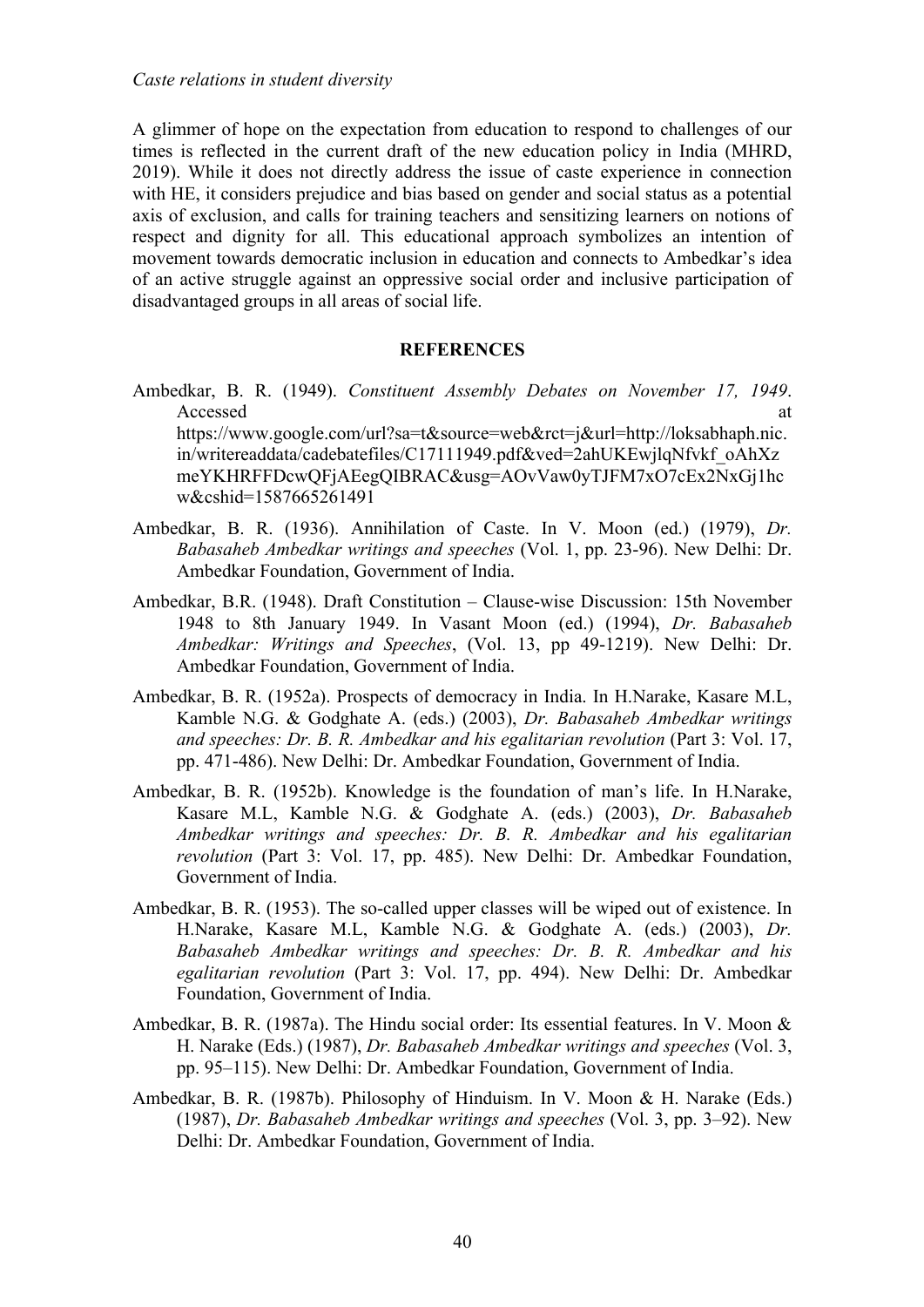- Ambedkar, B. R. (1987c). The Hindu social order: Its unique features. In V. Moon & H. Narake (Eds.) (1987), *Dr. Babasaheb Ambedkar writings and speeches* (Vol. 3, pp. 116–129). New Delhi: Dr. Ambedkar Foundation, Government of India.
- Antonio, A. L. (2001). Diversity and the influence of friendship groups in college. *The Review of Higher Education, 25*(1), 63–89.
- Banks, J.A. (1996). *Multicultural education, transformative knowledge, and action*. New York: Teachers College Press.
- Borooah, V. K., Sabharwal, N. S., Diwakar, D. G., Mishra, V. K., & Naik, A. K. (2015). *Caste, discrimination and exclusion in modern India.* New Delhi: Sage.
- Bowman, N. A. (2010). Disequilibrium and resolution: The nonlinear effects of diversity courses on well-being and orientations toward diversity. *The Review of Higher Education, 33*(4), 543–568.
- Chang, M. J. (2002). The impact of an undergraduate diversity course requirement on students' racial views and attitudes. *The Journal of General Education, 51*(1), 21– 42.
- Creswell, J. W., & Clark, V. L. P. (2007). *Designing and conducting mixed methods research*. Thousand Oaks, CA: Sage.
- Dewey, J. (1916). *Democracy and education: An Introduction to the philosophy of education*. New York: Macmillan.
- Government of India (GOI) (1950) Constitution of India. Ministry of Law and Justice, New Delhi. Retrieved from http://indiacode.nic.in/coiweb/welcome.html
- Government of India (GOI) (1955). The Protection of Civil Rights (PCR) Act. Retrieved from http://socialjustice.nic.in/pcr-act.php.
- Government of India (GOI) (1989). The Scheduled Castes and Scheduled Tribes (Prevention of Atrocities) Act. Retrieved from http://socialjustice.nic.in/poaact.php.
- Gurin, P., Dey, E. L., Hurtado, S., & Gurin, G. (2002). Diversity and higher education: Theory and impact on educational outcomes. *Harvard Educational Review, 72*(3), 330–366.
- Hoskins, B., Villalba, C., & Saisana, M. (2012). *The 2011 civic competence composite indicator (CCCI-2): Measuring young people's civic competence across Europe based on the IEA international citizenship and civic education study*. Luxemburg: Publications Office of the European Union.
- Hurtado, S. (2003). *Preparing college students for a diverse democracy: Final report to the US Department of Education, Office of Educational Research and Improvement, Field Initiated Studies Program*. Ann Arbor, Michigan: Centre for the Study of Higher and Postsecondary Education.
- Hurtado, S., Milem, J., Clayton-Pedersen, A., & Allen, W. (1999). *EnactingdDiverse learning environments: Improving the climate for racial/ethnic diversity in higher education: ASHE-ERIC Higher Education Report* (Vol. 26, No. 8). Washington, DC: The George Washington University, Graduate School of Education and Human Development.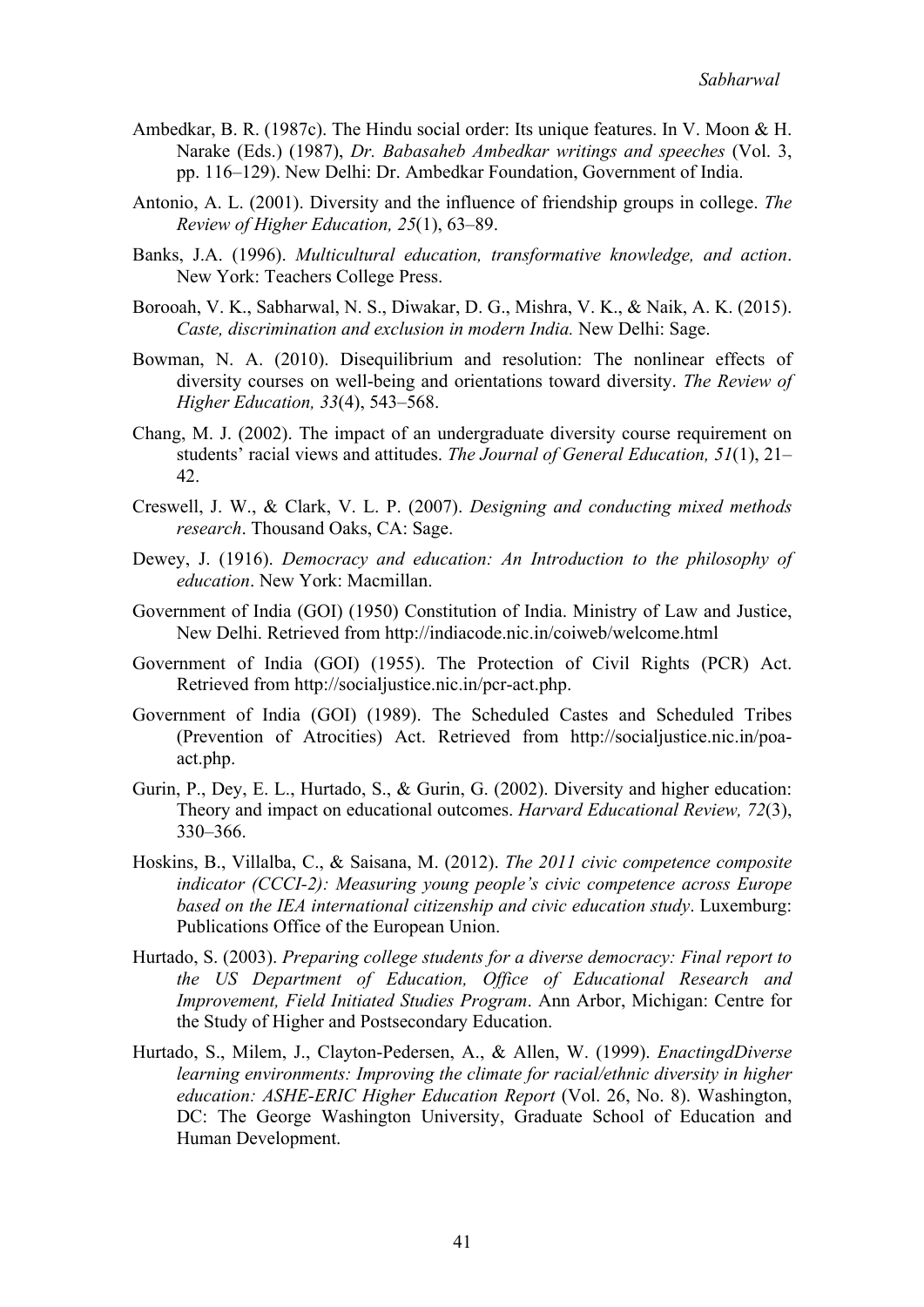- Kerr, D., Sturman, L., Schulz, W., & Burge, B. (2010). *ICCS 2009 European report: Civic knowledge, attitudes, and engagement among lower secondary students in 24 European countries.* Amsterdam, The Netherlands: International Association for the Evaluation of Educational Achievement (IEA).
- Ministry of Human Resource Development (MHRD). (2019b). *National policy on education 2016: Report of the Committee for Evolution of the New Education Policy*. New Delhi: Government of India.
- National Sample Survey Office (NSSO) (2014). *India: Social consumption – education survey 2014, NSS 71st Round.* New Delhi: Ministry of Statistics and Programme Implementation, Government of India.
- Pike, G. P., & Kuh, G. D. (2006). Relationships among structural diversity, informal peer interactions and perceptions of the campus environment. *The Review of Higher Education, 29*(4), 425–450.
- Rubin, B. C., Hayes, B., & Benson, K. (2009). "It's the worst place to live": Urban youth and the challenge of school-based civic learning. *Theory Into Practice, 48*(3), 213–221.
- Sabharwal, N. S., & Malish, C. M. (2016). *Diversity and eiscrimination in higher education: A study of institutions in selected states of India* (CPRHE Research Report). New Delhi: CPRHE, NIEPA.
- Sabharwal, N. S., Henderson, E. F., & Joseph, R. S. (2020). Hidden social exclusion in Indian academia: Gender, caste and conference participation. *Gender and Education, 32*(1), 27–42.
- The National Task Force on Civic Learning and Democratic Engagement. (2011). *A crucible moment: College learning and democracy's future*. Washington, DC: Association of American Colleges and Universities (AAC&U).
- Thorat, S. K., & Newman, K. (2010). *Blocked by caste: Economic discrimination in modern India*. New Delhi: Oxford University Press.
- Thorat, S. K., & Sabharwal, N. S. (2013). *Need for policy reforms in higher education: Education for civic learning, democratic engagement and social change* (Policy Brief No. 14). New Delhi: Indian Institute of Dalit Studies (IIDS).
- Thorat, S. K., & Sabharwal, N. S. (2015). Caste and social exclusion: Concept, indicators, and measurement. In A. K. S. Kumar, P. Rustagi, & R. Subramaniyan (Eds.), *India's children* (pp. 374-392). New Delhi: Oxford University Press.
- Thorat, S. K. (2013, December 26). Unlearning democratic values. *The Hindu*. Retrieved from the state of the state of the state of the state of the state of the state of the state of the state of the state of the state of the state of the state of the state of the state of the state of the state of https://www.google.com/amp/s/www.thehindu.com/opinion/lead/unlearningundemocratic-values/article5501454.ece/amp/
- UNESCO. (1998, October 5-9). *World declaration on higher education for the twentyfirst century: Vision and action*. Paper presented at the World Conference on Higher Education, UNESCO, Paris. Retrieved from https://unesdoc.unesco.org/ark:/48223/pf0000116345
- University Grant Commission (UGC). (2012). *UGC (Promotion of Equity in Higher Education Institutions) Regulations.* New Delhi: UGC